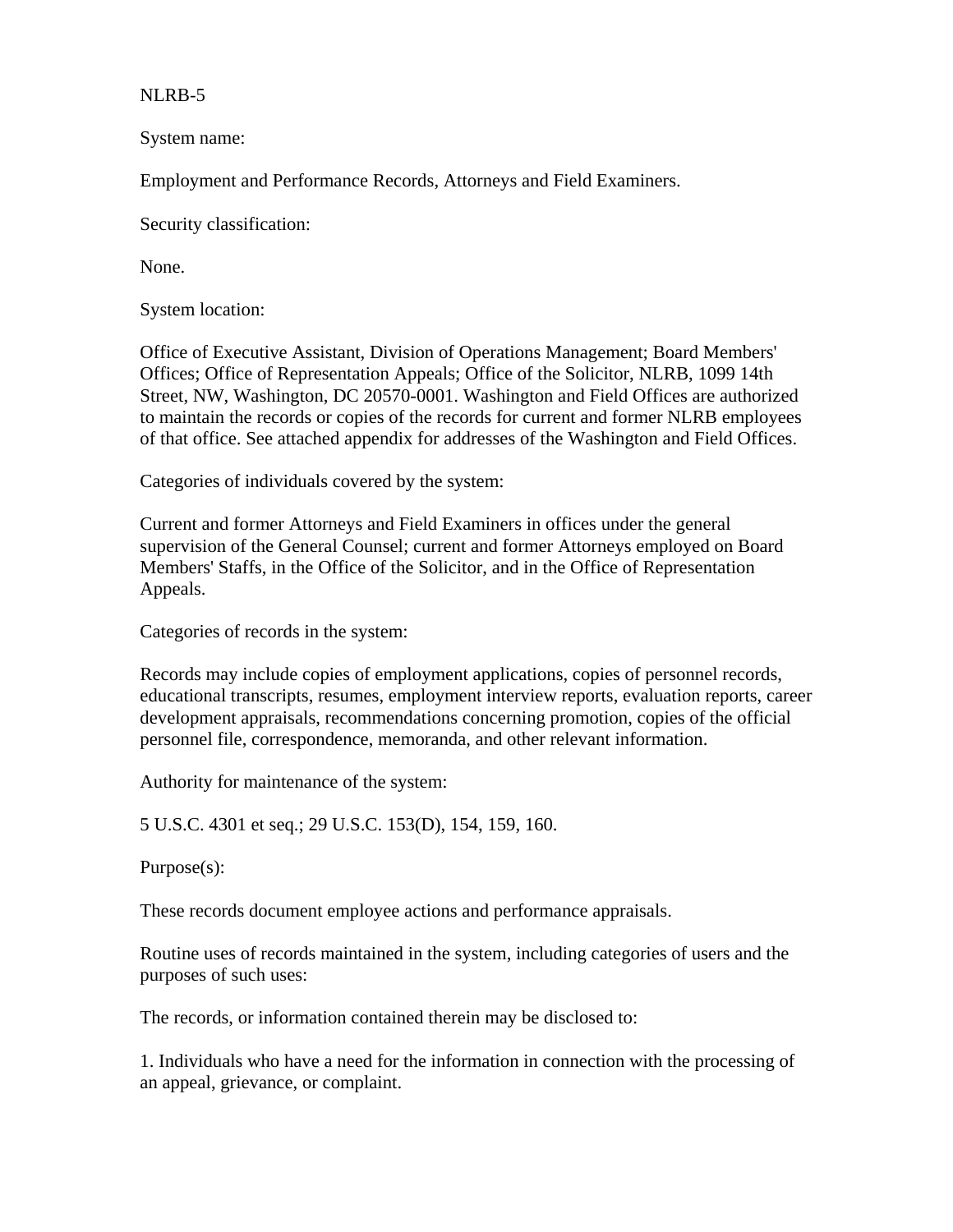2. A Member of Congress or to a Congressional staff member in response to an inquiry of the Congressional office made at the written request of the constituent about whom the record is maintained.

3. Officials of labor organizations recognized under 5 U.S.C. Chapter 71, when disclosure is not prohibited by law; and the data is normally maintained by the Agency in the regular course of business and is reasonably available and necessary for full and proper discussion, understanding and negotiation of subjects within the scope of collective bargaining. The foregoing shall have the identical meaning as 5 U.S.C. 7114(b)(4) as interpreted by the FLRA and the courts.

4. An arbitrator to resolve disputes under a negotiated grievance arbitration procedure.

5. Other agencies, offices, establishments, and authorities, whether Federal, State, or local, authorized or charged with the responsibility to investigate, litigate, prosecute, enforce, or implement a statute, rule, regulation, or order, where the record or information, by itself or in connection with other records or information, indicates a violation or potential violation of law, whether criminal, civil, administrative, or regulatory in nature, and whether arising by general statute, or particular program statute, or by regulation, rule or order issued pursuant thereto.

6. The Department of Justice for use in litigation when either:

(a) The NLRB or any component thereof; (b) any employee of the NLRB in his or her official capacity; (c) any employee of the NLRB in his or her individual capacity where the Department of Justice has agreed to represent the employee; or (d) the United States Government, where the NLRB determines that litigation is likely to affect the NLRB or any of its components, is a party to litigation or has an interest in such litigation, and the use of such records by the Department of Justice is deemed by the NLRB to be relevant and necessary to the litigation, provided that in each case the Agency determines that disclosure of the records to the Department of Justice is a use of the information contained in the records that is compatible with the purpose for which the records were collected.

7. A court, magistrate, administrative tribunal, or other adjudicatory body in the course of presenting evidence or argument, including disclosure to opposing counsel or witness in the course of civil discovery, litigation, or settlement negotiations, or in connection with criminal law proceedings, when: (a) The NLRB or any component thereof; or (b) any employee of the NLRB in his or her official capacity; (c) any employee of the NLRB in his or her individual capacity, where the NLRB has agreed to represent the employee; or (d) the United States Government, is a party to litigation or has interest in such litigation, and determines that such disclosure is relevant and necessary to the litigation and that the use of such records is therefore deemed by the NLRB to be for a purpose that is compatible with the purpose for which the records were collected.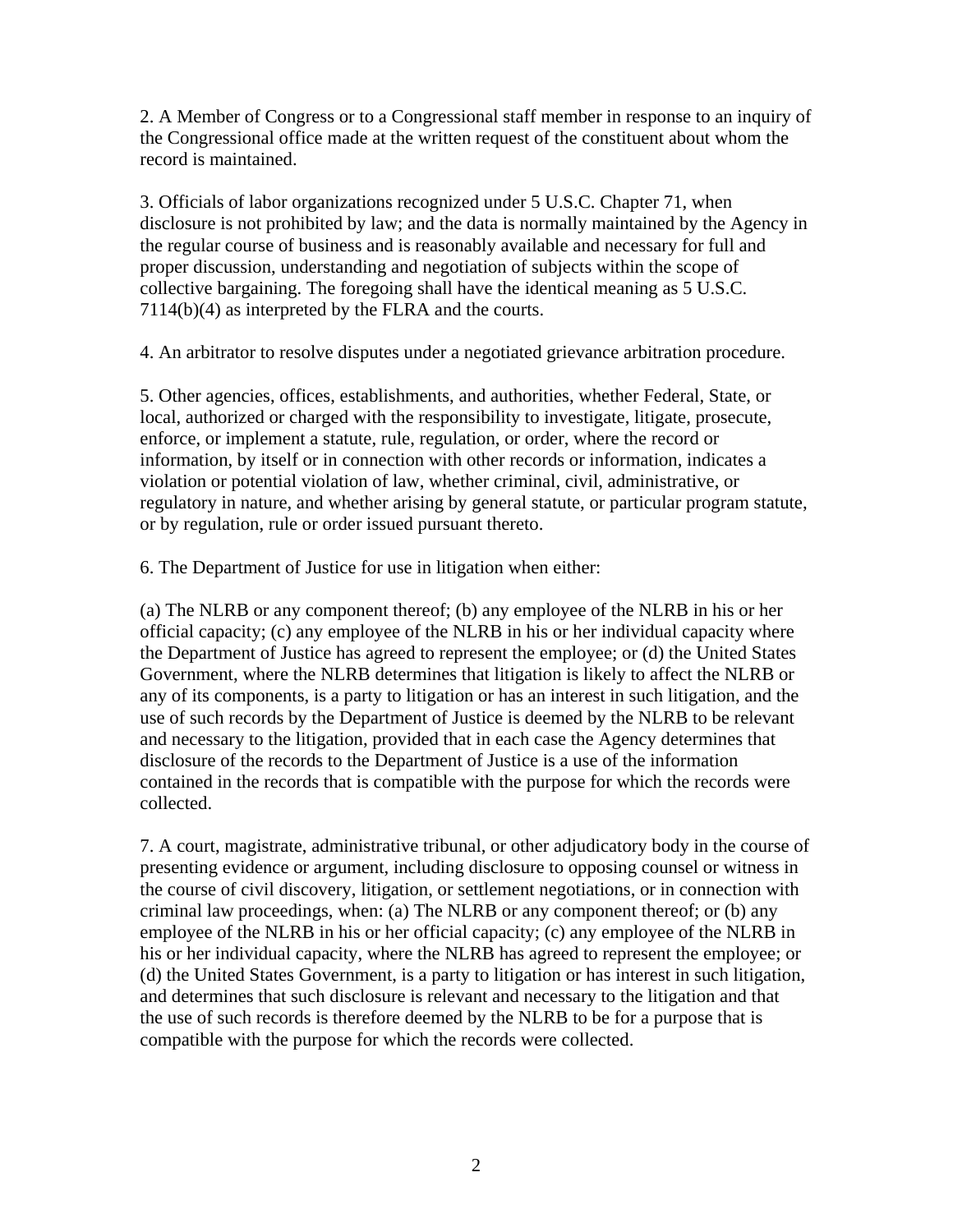Disclosure to consumer reporting agencies:

None.

Policies and practices for storing, retrieving, accessing, retaining, and disposing of records in the system:

Storage:

Maintained on paper including forms, letters, and memoranda, and on electronic automated media.

Retrievability:

Alphabetically by name.

Safeguards:

Maintained in file cabinets. During duty hours cabinets are under the surveillance of personnel charged with custody of the records and after duty hours are behind locked doors. Access is limited to personnel having a need for access to perform their official functions. Computer records can be accessed only through use of confidential procedures and passwords. Disks are limited to those with access codes and are stored in a locked room during and after duty hours.

Retention and disposal:

Retained and disposed of in accordance with applicable General Records Schedules issued by the National Archives and Records Administration, and the Office of Personnel Management.

System manager(s) and address:

1. Attorneys and Field Examiners under supervision of the General Counsel--Executive Assistant, Division of Operations Management, NLRB, 1099 14th Street, NW., Washington, DC 20570-0001.

2. Attorneys under supervision of a Board Member--Chief Counsel to that Board Member, NLRB, 1099 14th Street, NW, Washington, DC 20570-0001.

3. Attorneys under supervision of the Director, Office of Representation Appeals-- Director, Office of Representation Appeals, NLRB, 1099 14th Street, NW., Washington, DC 20570-0001.

4. Attorneys under supervision of the Solicitor--Solicitor, NLRB, 1099 14th Street, NW., Washington, DC 20570-0001.